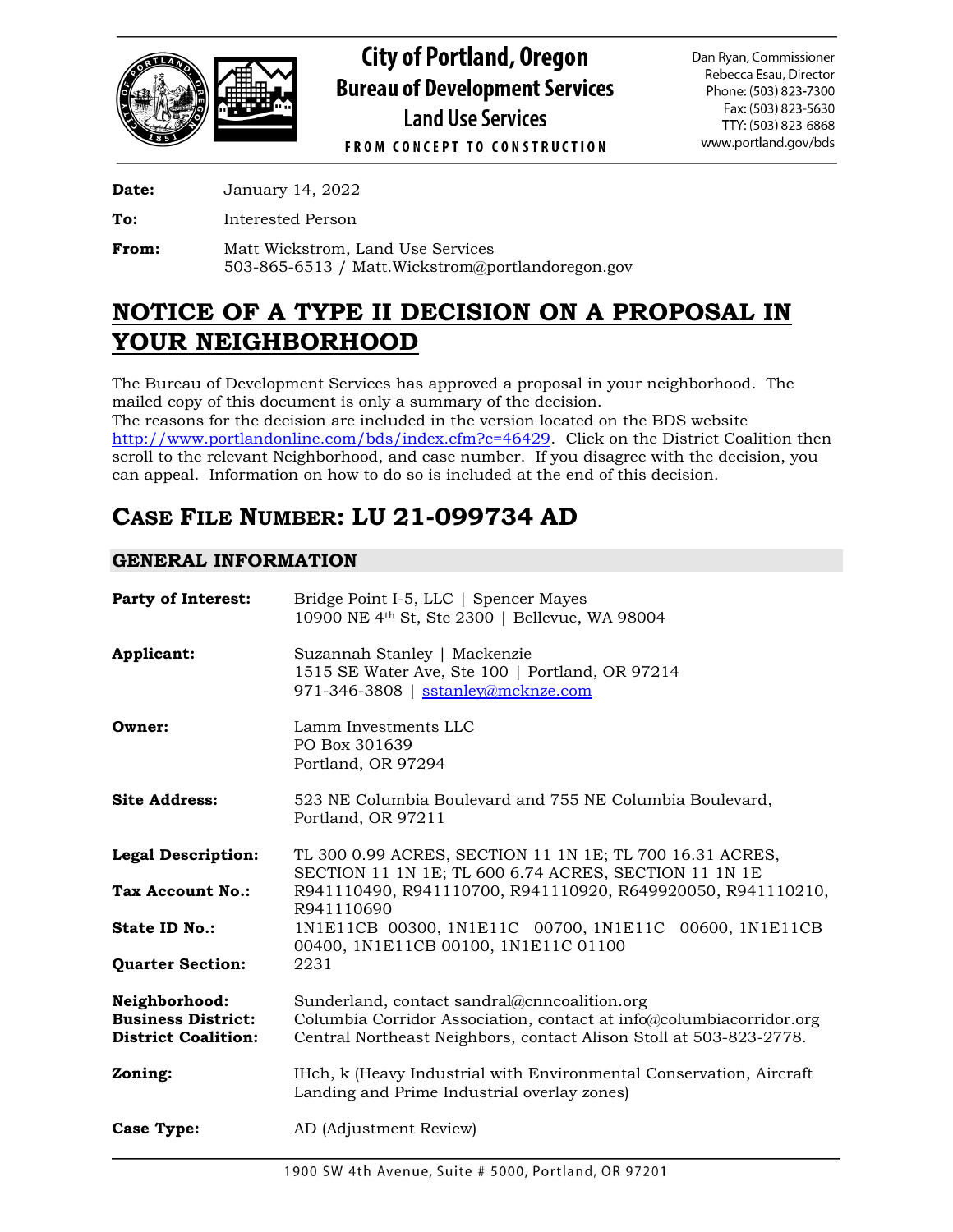**Procedure:** Type II, an administrative decision with appeal to the Adjustment Committee.

#### **Proposal:**

Two new industrial buildings (Building A and Building B) are in the final stages of completion at this site. Building A is 239,517 square feet and Building B is 444,174 square feet (permit numbers: 19-109704 CO and 19-159980 CO). Building B will be used as an industrial distribution facility which the Portland Zoning Code classifies as a Warehouse and Freight Movement use. The maximum vehicle parking for a Warehouse and Freight Movement use in this industrial zone is determined based on the square footage of the building; the proposed building area for both buildings would allow for a maximum of 281 parking spaces (101 parking spaces for Building A and 180 parking spaces for Building B). Due to a higher employee and truck count anticipated for the particular use of Building B, the applicant requests an Adjustment to Zoning Code Section 33.266.115.B and Tables 266-1 and 266-2 to increase the maximum allowed parking for the site from 281 spaces to 374 spaces.

#### **Relevant Approval Criteria:**

In order to be approved, this proposal must comply with the approval criteria of Title 33. Adjustment requests will be approved if the review body finds that the applicant has shown that approval criteria A. through F. of Section 33.805.040, Adjustment Approval Criteria, have been met.

## **ANALYSIS**

**Site and Vicinity:** The approximately 25-acre site at the corner of NE Columbia Boulevard and NE Grand Avenue is currently under development. Buildings under construction are very large, single-story and will function in a warehouse and freight movement capacity. The site is adjacent to the Columbia Slough. It is located in an industrial area near Portland International Airport. Uses located within 500 feet of the site include other industrial operations such as warehouses and businesses selling industrial equipment and supplies, as well as services that support those operations.

Adjacent to the site, NE Columbia Boulevard is classified as a Major City Traffic Street for traffic; a Transit Access Street for transit; a Priority Truck Street in a Freight District; a Local Service Bikeway; a City Walkway and a Major Emergency Response Street. NE Grand Avenue is classified as a local street in all capacities.

**Zoning:** The General Industrial 2 (IG2) zone is one of the three zones that implement the Industrial Sanctuary map designation of the Comprehensive Plan. The zone provides areas where most industrial uses may locate, while other uses are restricted to prevent potential conflicts and to preserve land for industry. The intent is to promote viable and attractive industrial areas. IG2 areas generally have larger lots and an irregular or large block pattern. The area is less developed, with sites having medium and low building coverage and buildings which are usually set back from the street. Minimum lot area is between 10,000 and 20,000 square feet.

The Environmental Conservation Zone "c" overlay conserves important resources and functional values in areas where the resources and functional values can be protected while allowing environmentally sensitive urban development.

The Aircraft Landing Zone "h" overlay provides safer operating conditions for aircraft in the vicinity of Portland International Airport by limiting the height of structures and vegetation. A height contour map is available for review in the Development Services Center.

The Prime Industrial Overlay Zone "k" is to be applied to all land designated as Prime Industrial in the Comprehensive Plan except for land that is zoned Open Space. The purposes of the Prime Industrial overlay zone are to protect land that has been identified in the Comprehensive Plan as Prime Industrial, and to prioritize these areas for long-term retention. Prime Industrial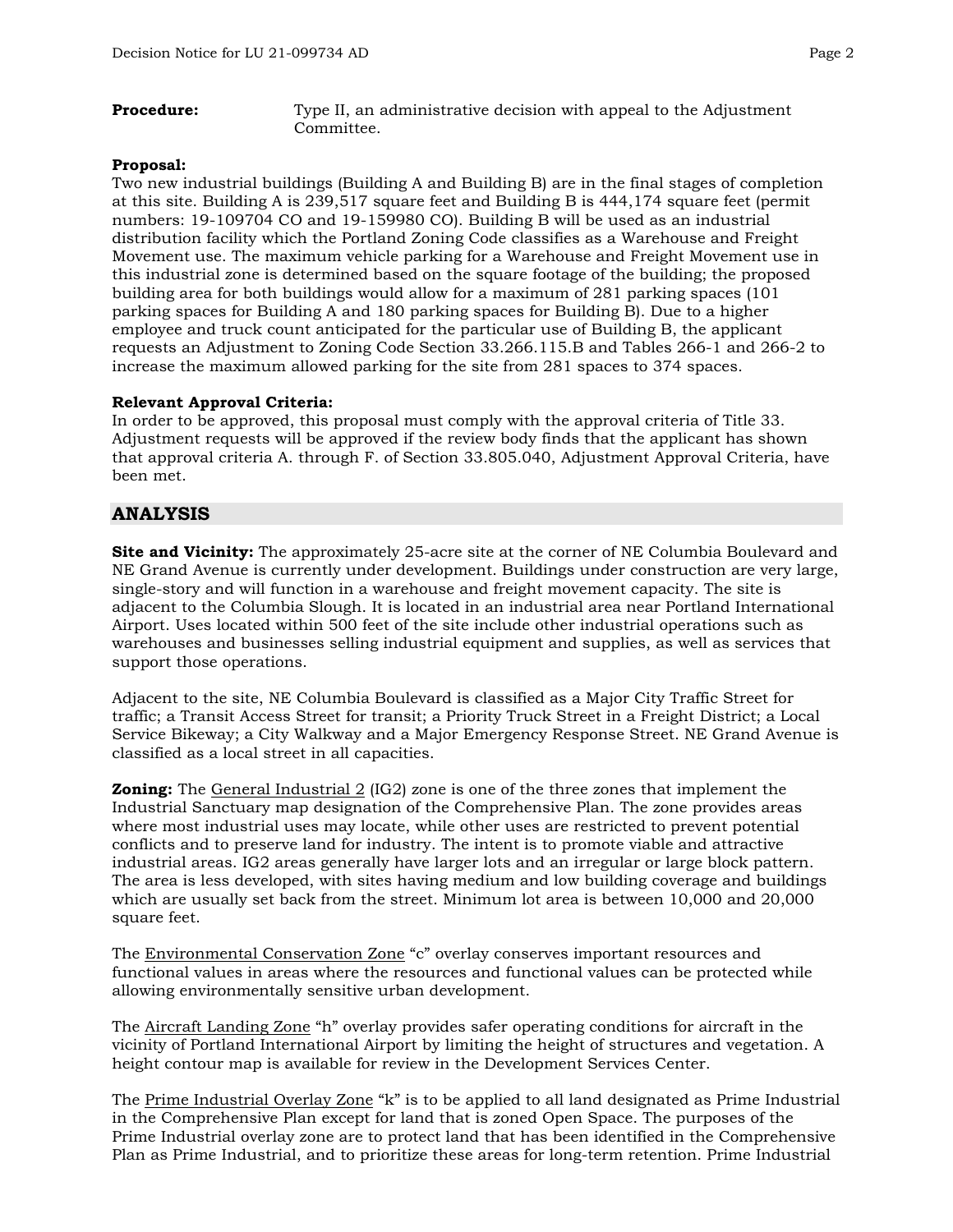Land is suited for traded-sector and supportive industries and possesses characteristics that are difficult to replace in the region. In Portland, Prime Industrial land consists of the Portland Harbor, Columbia Corridor, and Brooklyn Yard Industrial districts.

**Land Use History:** City records indicate there are no prior land use reviews for this site.

**Agency Review:** A "Notice of Proposal in Your Neighborhood" was mailed **December 9, 2021**. The following Bureaus have responded with no issues or concerns:

- Site Development Section of the Bureau of Development Services (Exhibit E-1);
- Water Bureau (Exhibit E-2);
- Fire Bureau (Exhibit E-3);

In addition, the following Bureau responses were received:

The Life Safety Division of BDS responded that there appears to be no conflicts between the proposal and applicable building codes (Exhibit E-4).

The Bureau of Environmental Services (BES) responded with no objections noting that approval does not alter BES requirements as identified under building permit applications 21-089179 SD, 21-084602 SE and 21-086894 SD which are currently under review. The response also notes that the placement of stormwater facilities could impact the design and layout of the site and it is in the applicant's best interest to submit information about proposed stormwater management so that those impacts can be considered through the permit and land use review processes (Exhibit E-5); and

The Bureau of Transportation Engineering responded with no objections and provided comments (Exhibit E-6).

**Neighborhood Review:** No written responses have been received from either the Neighborhood Association or notified property owners in response to the proposal.

## **ZONING CODE APPROVAL CRITERIA**

#### **33.805.010 Purpose (Adjustments)**

The regulations of the zoning code are designed to implement the goals and policies of the Comprehensive Plan. These regulations apply city-wide, but because of the city's diversity, some sites are difficult to develop in compliance with the regulations. The adjustment review process provides a mechanism by which the regulations in the zoning code may be modified if the proposed development continues to meet the intended purpose of those regulations. Adjustments may also be used when strict application of the zoning code's regulations would preclude all use of a site. Adjustment reviews provide flexibility for unusual situations and allow for alternative ways to meet the purposes of the code, while allowing the zoning code to continue providing certainty and rapid processing for land use applications.

#### **33.805.040 Approval Criteria**

Adjustment requests will be approved if the review body finds that the applicant has shown that approval criteria A. through F. below have been met.

**A.** Granting the adjustment will equally or better meet the purpose of the regulation to be modified; and

**Findings:** The purpose statement for the maximum parking ratio is found under Section 33.266.115.A of the Portland Zoning Code, the relevant part of which states:

*Limiting the number of spaces allowed promotes efficient use of land, enhances urban form, encourages use of alternative modes of transportation, provides for better pedestrian movement, and protects air and water quality.*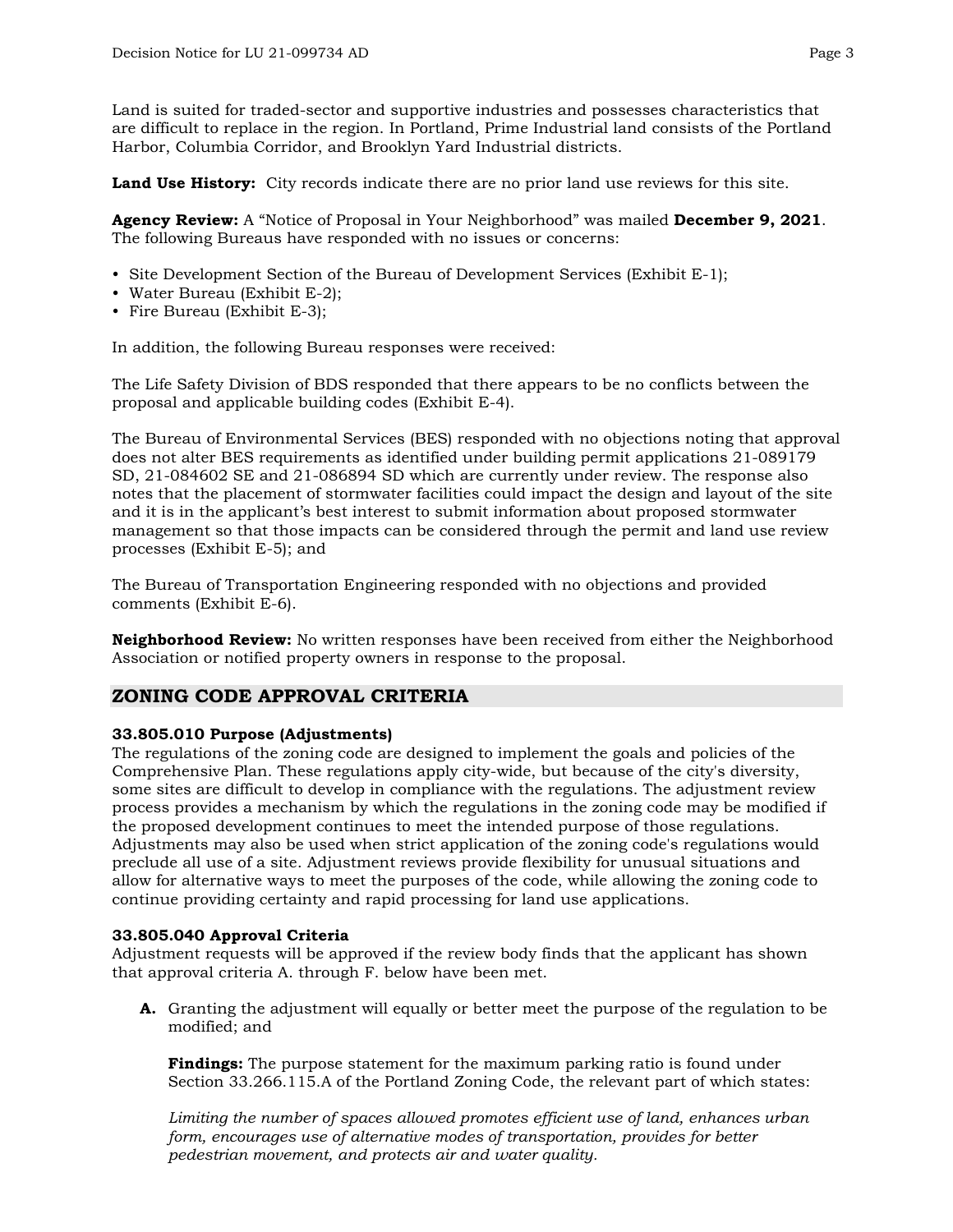*The maximum ratios in this section vary with the use the parking is accessory to and with the location of the use. These maximums will accommodate most auto trips to a site based on typical peak parking demand for each use.*

The Adjustment request results from a business model that does not necessarily conform to the traditional Warehouse and Freight Movement operation, which has large warehouses and generally lower staff numbers. The parking maximums included in the Zoning Code were based on this traditional model. The proposed cross-dock facility, though, accommodates the freight movement use, but not the warehouse use; freight moves through the facility quickly with a higher employee and truck count than other warehouses of the same size, and no or limited storage capacity. The resulting building is much smaller in square footage than a traditional Warehouse and Freight Movement building, though staff are onsite all hours in multiple shifts. Since parking maximums in this use are calculated based on square footage of the facility, a smaller facility results in a smaller maximum parking allowance.

After reviewing the applicant's supporting documentation for the Adjustment and traffic impacts (Exhibit G-1), PBOT concluded the following:

PBOT has no objection to the requested adjustment. Similar requests have been made in recent history for this type of distribution center. These uses typically have been operated with multiple shifts where employees getting off one shift and the next shift arriving at the same time. This overlap creates a shortage of on-site parking especially during holiday peak demand periods. There is no on-street parking along this section of NE MLK (Exhibit E-6).

For the reasons above, the increase in the maximum number of parking spaces equally meets the purpose for the standard, and this criterion is met.

**B.** If in a residential, CI1, or IR zone, the proposal will not significantly detract from the livability or appearance of the residential area, or if in an OS, C, E, I, or CI2 zone, the proposal will be consistent with the classifications of the adjacent streets and the desired character of the area; and

**Findings:** Since the site is zoned IG2, the applicant must demonstrate that the proposal is consistent with the classifications of the adjacent streets and the desired character of the area.

#### Street classifications

The street classifications for both NE Columbia Boulevard and NE Grand Avenue are listed under Site and Vicinity above. The site is within a Freight District. Freight Districts are intended to provide safe and convenient truck mobility and access in industrial and employment areas serving high levels of truck traffic and to accommodate the needs of intermodal freight movement. The proposed Warehouse and Freight Movement use is one that that will receive bulk freight and then distribute it to other vehicles. The use is allowed outright in the base zone, and its location in a Freight District will support its operations. Allowing an increase in the maximum allowed number of on-site parking spaces is supportive of the establishment of this unique freight movement use.

PBOT reviewed the proposal and its potential impacts on the public right-of-way, traffic impacts and conformance with adopted policies, street designations, Title 33, Title 17, and for potential impacts upon transportation services and stated no objections or conflicts. PBOT notes that the applicant is required to provide standard sidewalk improvements along a section of NE Martin Luther King Jr. Boulevard as part of their leasehold as approved through Public Works Alternative Review 21-072529 PW under a separate public works permit (Exhibit E-6).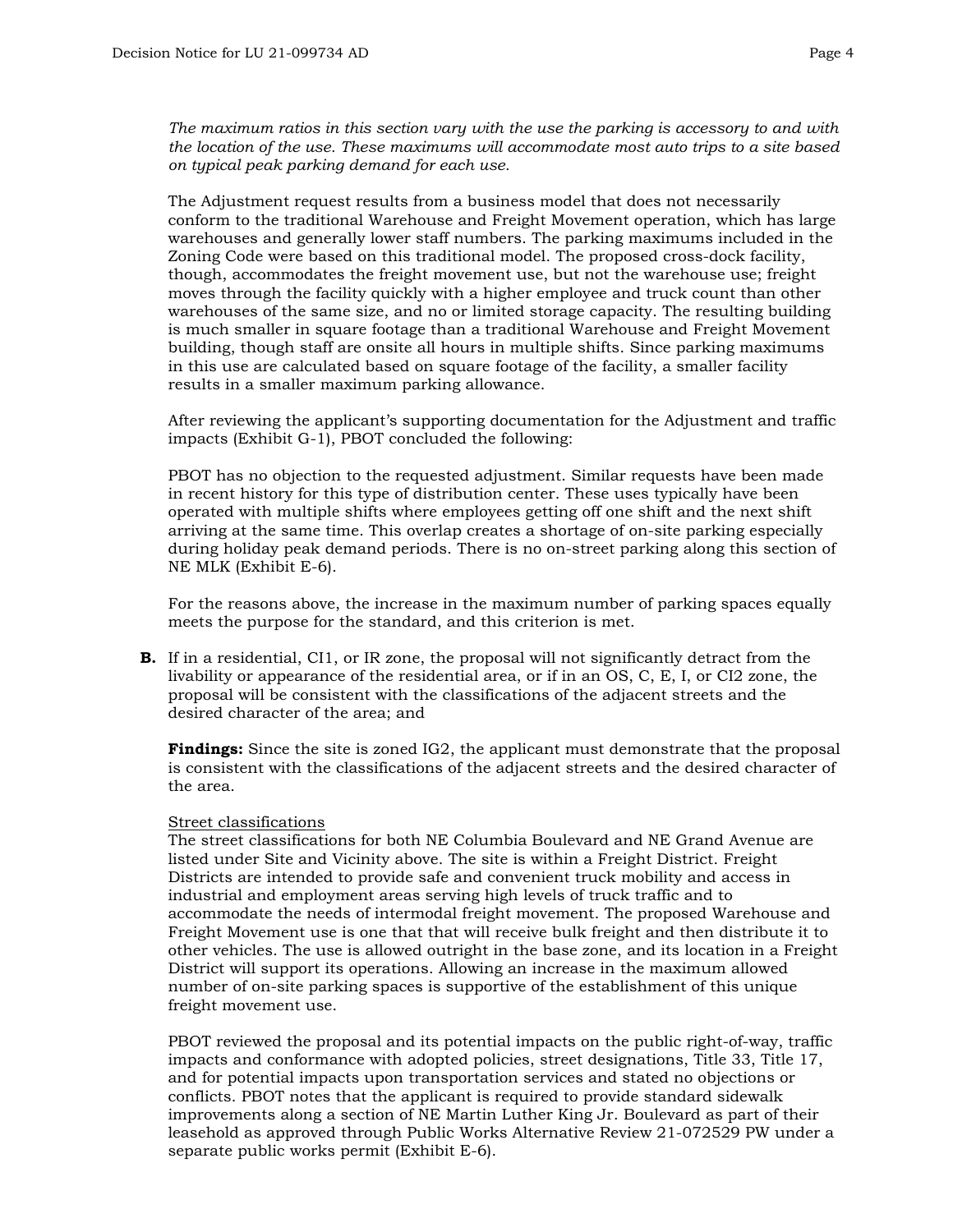#### Desired character of area

Zoning Code Chapter 33.910 defines "desired character" as the character envisioned in the character statement of the zoning district and in any adopted area plans. The site is designated with the IH (Heavy Industrial) base zone and the Aircraft Landing ("h") overlay zone, the Prime Industrial ("k") overlay zone and Environmental Conservation ("c") overlay zone.

#### IH zone

The character statement for the IH zone is in Zoning Code Section 33.140.030.D:

**Heavy Industrial.** This zone is one of the three zones that implement the Industrial Sanctuary map designation of the Comprehensive Plan. The zone provides areas where all kinds of industries may locate including those not desirable in other zones due to their objectionable impacts or appearance. The development standards are the minimum necessary to assure safe, functional, efficient, and environmentally sound development.

Staff finds the proposed Adjustment is consistent with the desired character expressed in Zoning Code Section 33.140.030.A and 33.140.030.C, based on the following findings:

- The Warehouse and Freight Movement use is similar to those on surrounding sites and consistent with the intended characteristics of the IH zone. The Adjustment to maximum parking allows this freight movement use, with a focus on transferring freight, to be viable on this site.
- The site is large and irregular, and building coverage will be low with the primary warehouse set back from the street. The requested Adjustment to increase parking maximums in no way impacts these characteristics.
- The proposed warehouse has a level of employment much higher than a traditional warehousing operation, as described in the applicant's narrative (Exhibit A.1). The proposal for additional parking is intended specifically to satisfy anticipated parking demand for this higher-employment facility.

#### Environmental Conservation ("c") overlay zone

The purpose of the Environmental Conservation ("c" overlay zone is stated in Zoning Code Section 33.430.017:

The Environmental Conservation zone conserves important resources and functional values in areas where the resources and functional values can be protected while allowing environmentally sensitive urban development.

The location of the proposed Adjustment to maximum allowed parking is not within an area designed with the "c" overlay zone.

#### Aircraft Landing ("h") overlay zone

The purpose of the Aircraft Landing ("h") overlay zone is stated in Zoning Code Section 33.400.010:

The Aircraft Landing Overlay Zone provides safer operating conditions for aircraft in the vicinity of Portland International Airport by limiting the height of structures, vegetation, and construction equipment.

The proposed Adjustment is not related to the height of structures, vegetation or construction equipment.

#### Prime Industrial Overlay ("k") overlay zone

The purpose of the Prime Industrial Overlay ("k") overlay zone is stated in Zoning Code Section 33.471.010: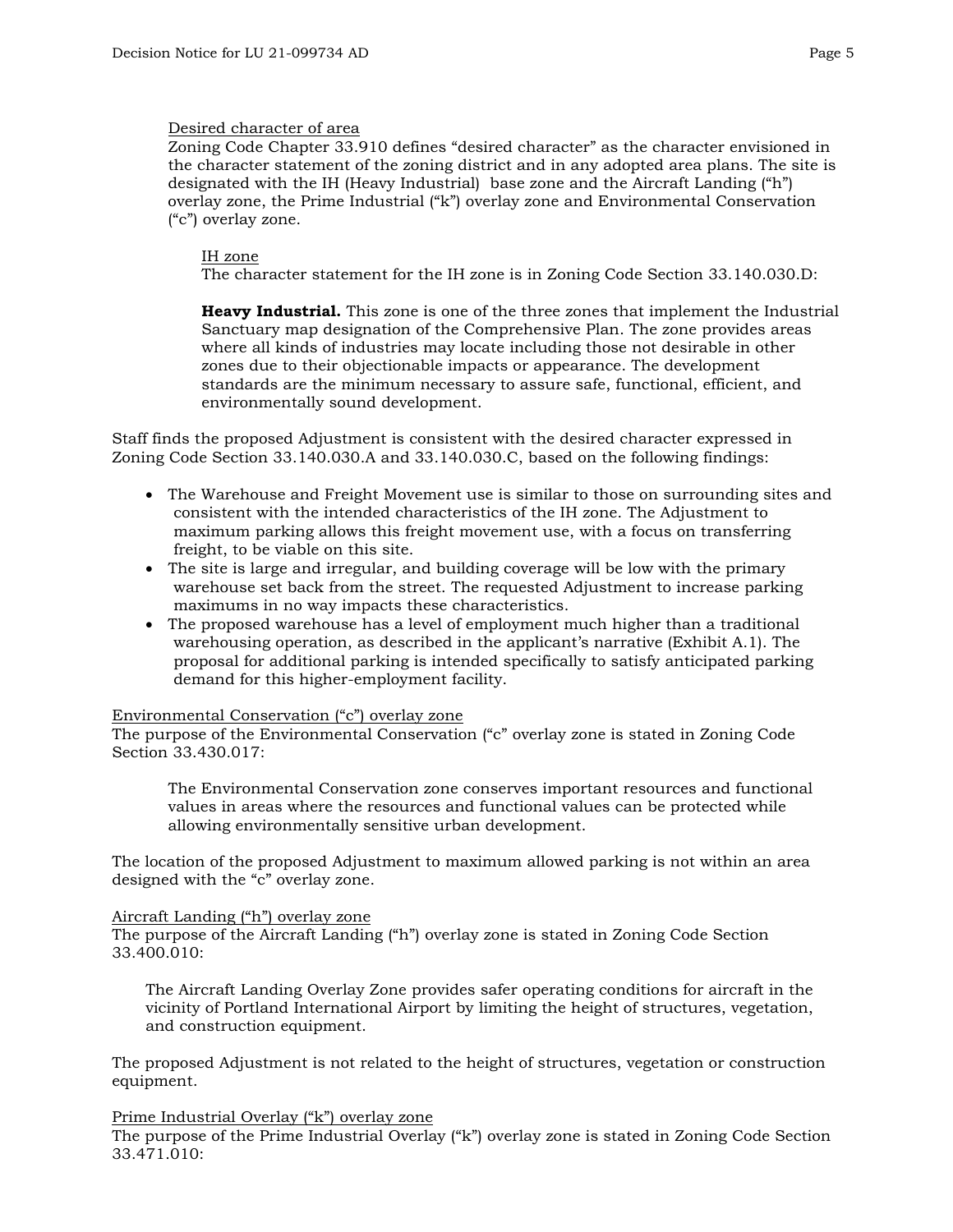The purposes of the Prime Industrial overlay zone are to protect land that has been identified in the Comprehensive Plan as Prime Industrial, and to prioritize these areas for long-term retention. Prime Industrial Land is suited for traded-sector and supportive industries and possesses characteristics that are difficult to replace in the region. In Portland, Prime Industrial land consists of the Portland Harbor, Columbia Corridor, and Brooklyn Yard industrial districts. These freight-hub districts include Oregon's largest seaport, rail hub, and airport. Existing and potential multimodal freight access in these districts support interregional transport, exporting industries, and associated industrial businesses and activities. The regulations protect these areas by preventing, or requiring an off-set for, conversion of the land to another zone or use that would reduce industrial development capacity.

The proposed Adjustment does not adversely impact the proposed use on the site, Warehouse and Freight Movement, which is an allowed use in the "k" overlay and is an industrial business promoted by the overlay zone. On the contrary, the requested Adjustment supports the establishment of a viable new industrial use in the site. The focus on multimodal freight access is aligned with the proposed use, where freight will be transported in and out of the site. The requested Adjustment addresses the higher-than traditional employment rates. The proposal meets the desired character of the "k" overlay zone.

#### Summary

For the reasons stated above, staff finds the proposed Adjustment to be consistent with the classifications of the adjacent streets and the desired character of the area. Approval criterion B is met.

**C.** If more than one adjustment is being requested, the cumulative effect of the adjustments results in a project which is still consistent with the overall purpose of the zone; and

**Findings:** Only one adjustment is requested. This criterion is not applicable.

**D.** City-designated scenic resources and historic resources are preserved; and

**Findings:** City designated resources are shown on the zoning map by the 's' overlay; historic resources are designated by a large dot, and by historic and conservation districts. There are no such resources present on the site. Therefore, this criterion is not applicable.

**E.** Any impacts resulting from the adjustment are mitigated to the extent practical; and

**Findings:** There are no discernible impacts that would result from granting the requested adjustment. This criterion is met.

**F.** If in an environmental zone, the proposal has as few significant detrimental environmental impacts on the resource and resource values as is practicable;

**Findings:** Environmental overlay zones are designated on the Official Zoning Maps with either a lowercase "p" (Environmental Protection overlay zone) or a "c" (Environmental Conservation overlay zone). While a portion of the site is mapped with a "c" overlay, the proposed area for the maximum parking Adjustment is not located within the "c" overlay. The permit for the original development of the site met environmental zone standards.

### **DEVELOPMENT STANDARDS**

Unless specifically required in the approval criteria listed above, this proposal does not have to meet the development standards in order to be approved during this review process. The plans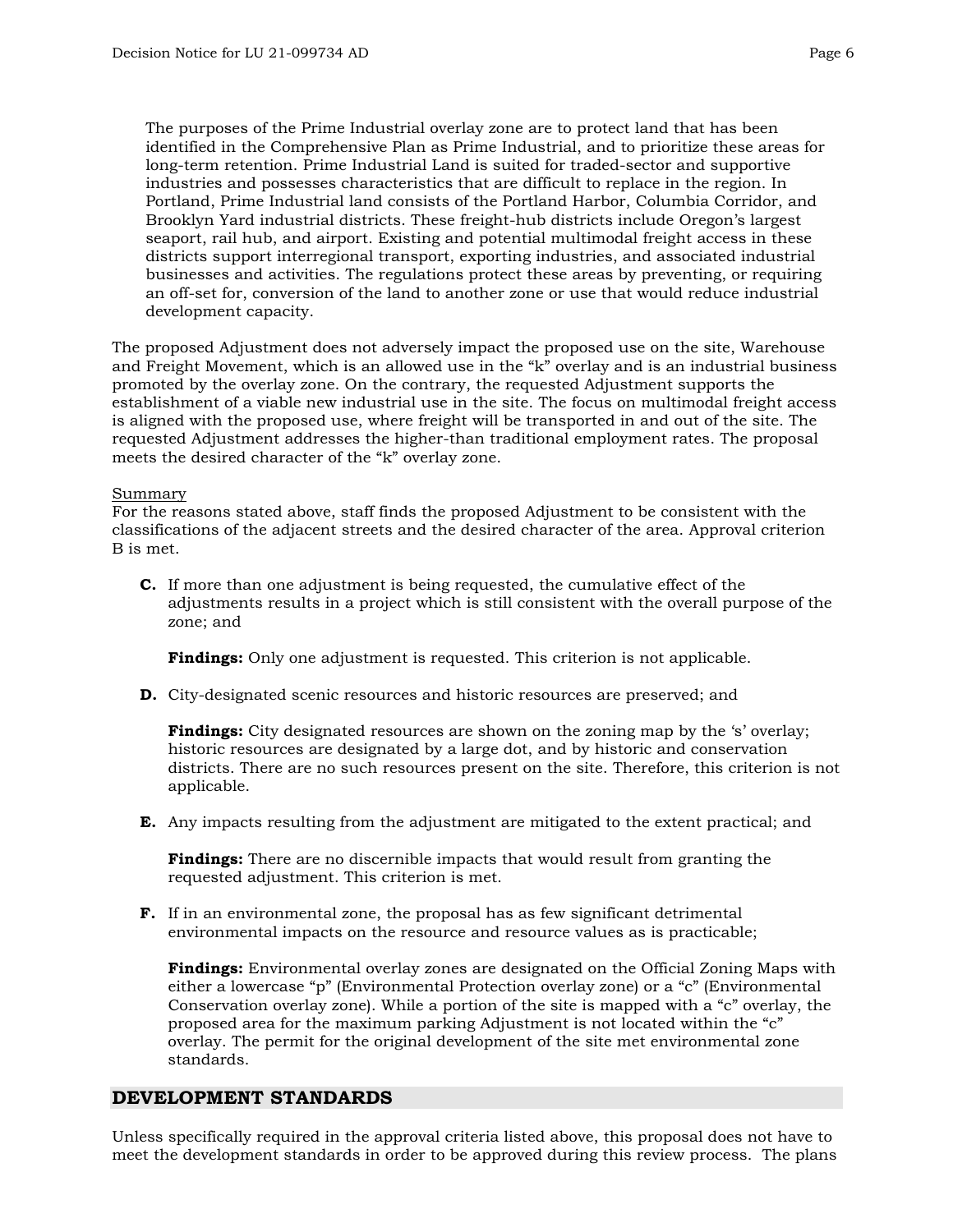submitted for a building or zoning permit must demonstrate that all development standards of Title 33 can be met, or have received an Adjustment or Modification via a land use review prior to the approval of a building or zoning permit.

# **CONCLUSIONS**

The applicant has demonstrated that the proposed Adjustment to maximum parking equally meets the purpose of the maximum parking space regulation; that the proposed development will still meet the desired character of the area and the purpose of the base zones; and that no impacts requiring mitigation are expected. The approval criteria have been demonstrated to be met; therefore, the request should be approved.

# **ADMINISTRATIVE DECISION**

Approval of an Adjustment to Zoning Code Section 33.266.115.B and Tables 266-1 and 266-2 to increase the maximum allowed parking from 281 spaces to 374 spaces. Approval is per the approved site plans Exhibit C.1, signed and dated January 12, 2022, subject to the following conditions:

A. As part of the building permit application submittal, the required site plan and any additional drawings must reflect the information and design approved by this land use review as indicated in Exhibit C.1. The sheets on which this information appears must be labeled, "Proposal and design as approved in Case File # LU 20-223296 AD."

**Staff Planner: Matt Wickstrom Decision rendered by: \_\_\_\_\_\_\_\_\_\_\_\_\_\_\_\_\_\_\_\_\_\_\_\_\_\_\_\_\_\_\_\_\_\_\_\_\_\_\_\_\_\_\_\_ on January 12, 2022**By authority of the Director of the Bureau of Development Services

#### **Decision mailed: January 14, 2022**

**About this Decision.** This land use decision is **not a permit** for development. Permits may be required prior to any work. Contact the Development Services Center at 503-823-7310 for information about permits.

**Procedural Information.** The application for this land use review was submitted on October 25, 2021, and was determined to be complete on December 1, 2021.

*Zoning Code Section 33.700.080* states that Land Use Review applications are reviewed under the regulations in effect at the time the application was submitted, provided that the application is complete at the time of submittal, or complete within 180 days. Therefore this application was reviewed against the Zoning Code in effect on October 25, 2021.

*ORS 227.178* states the City must issue a final decision on Land Use Review applications within 120-days of the application being deemed complete. The 120-day review period may be waived or extended at the request of the applicant. In this case, the applicant did not waive or extend the 120-day review period. Unless further extended by the applicant, **the 120 days will expire on: March 31, 2022.**

#### **Some of the information contained in this report was provided by the applicant.**

As required by Section 33.800.060 of the Portland Zoning Code, the burden of proof is on the applicant to show that the approval criteria are met. The Bureau of Development Services has independently reviewed the information submitted by the applicant and has included this information only where the Bureau of Development Services has determined the information satisfactorily demonstrates compliance with the applicable approval criteria. This report is the decision of the Bureau of Development Services with input from other City and public agencies.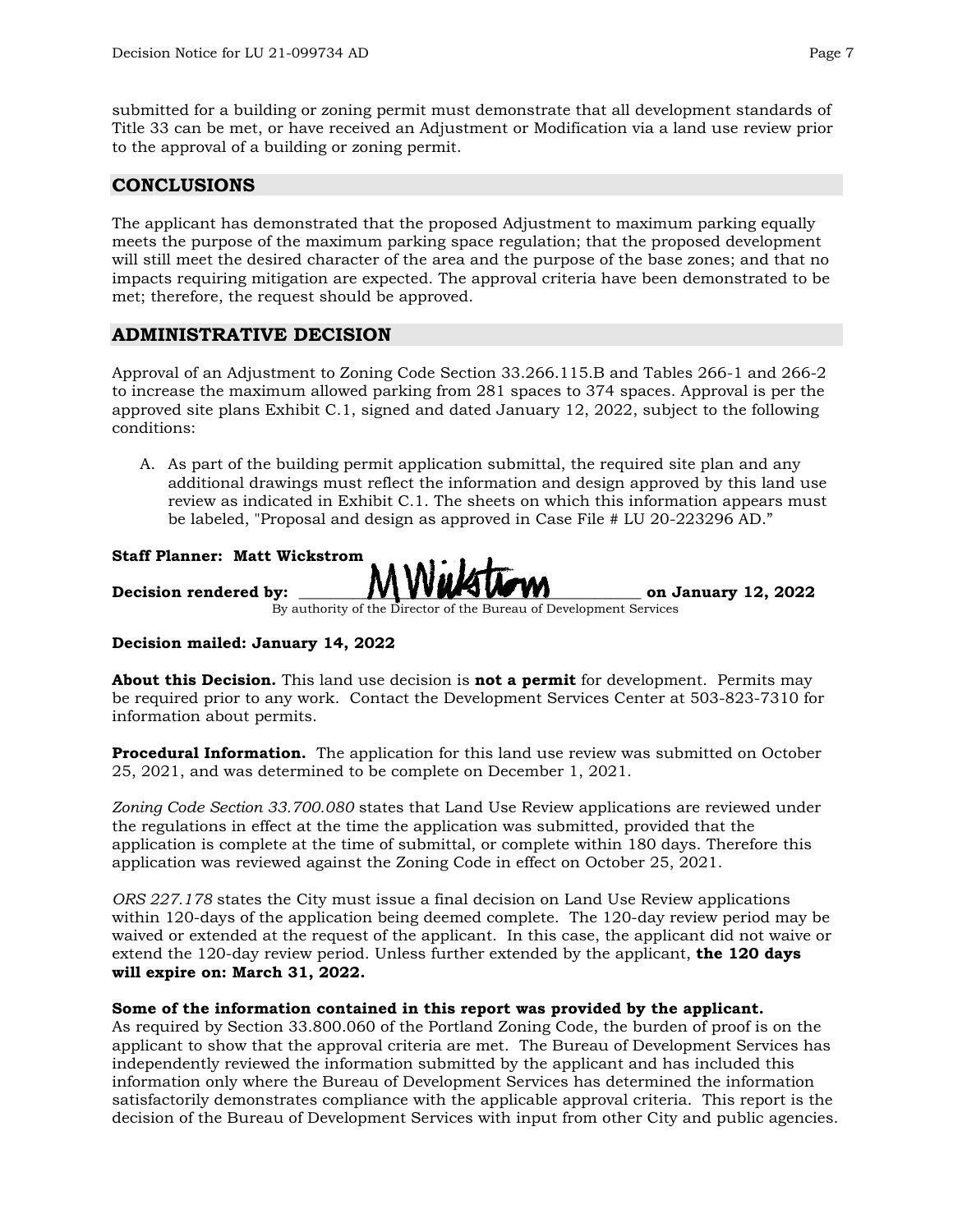**Conditions of Approval.** If approved, this project may be subject to a number of specific conditions, listed above. Compliance with the applicable conditions of approval must be documented in all related permit applications. Plans and drawings submitted during the permitting process must illustrate how applicable conditions of approval are met. Any project elements that are specifically required by conditions of approval must be shown on the plans, and labeled as such.

These conditions of approval run with the land, unless modified by future land use reviews. As used in the conditions, the term "applicant" includes the applicant for this land use review, any person undertaking development pursuant to this land use review, the proprietor of the use or development approved by this land use review, and the current owner and future owners of the property subject to this land use review.

**Appealing this decision.** This decision may be appealed to the Adjustment Committee, and if appealed a hearing will be held. The appeal application form can be accessed at https://www.portlandoregon.gov/bds/45477. Appeals must be received **by 4:30 PM on January 28, 2022**. **The completed appeal application form must be emailed to [LandUseIntake@portlandoregon.gov](mailto:LandUseIntake@portlandoregon.gov) and to the planner listed on the first page of this decision.** If you do not have access to e-mail, please telephone the planner listed on the front page of this notice about submitting the appeal application. An appeal fee of \$250 will be charged. Once the completed appeal application form is received, Bureau of Development Services staff will contact you regarding paying the appeal fee. The appeal fee will be refunded if the appellant prevails. There is no fee for Office of Community and Civic Life recognized organizations for the appeal of Type II and IIx decisions on property within the organization's boundaries. The vote to appeal must be in accordance with the organization's bylaws. Please contact the planner listed on the front page of this decision for assistance in filing the appeal and information on fee waivers. Please see the appeal form for additional information.

If you are interested in viewing information in the file, please contact the planner listed on the front of this decision. The planner can email you documents from the file. A fee is required for all requests for paper copies of file documents. Additional information about the City of Portland, and city bureaus is available online at [https://www.portland.gov.](https://www.portland.gov/) A digital copy of the Portland Zoning Code is available online at<https://www.portland.gov/code/33>

**Attending the hearing.** If this decision is appealed, a hearing will be scheduled, and you will be notified of the date and time of the hearing. The decision of the Adjustment Committee is final; any further appeal must be made to the Oregon Land Use Board of Appeals (LUBA) within 21 days of the date of mailing the decision, pursuant to ORS 197.620 and 197.830. Contact LUBA at 775 Summer St NE, Suite 330, Salem, Oregon 97301-1283, or phone 1-503-373-1265 for further information.

Failure to raise an issue by the close of the record at or following the final hearing on this case, in person or by letter, may preclude an appeal to the Land Use Board of Appeals (LUBA) on that issue. Also, if you do not raise an issue with enough specificity to give the Adjustment Committee an opportunity to respond to it, that also may preclude an appeal to LUBA on that issue.

### **Recording the final decision.**

If this Land Use Review is approved the final decision will be recorded with the Multnomah County Recorder.

• *Unless appealed,* the final decision will be recorded after January 28, 2022 by the Bureau of Development Services.

The applicant, builder, or a representative does not need to record the final decision with the Multnomah County Recorder.

For further information on your recording documents please call the Bureau of Development Services Land Use Services Division at 503-823-0625.